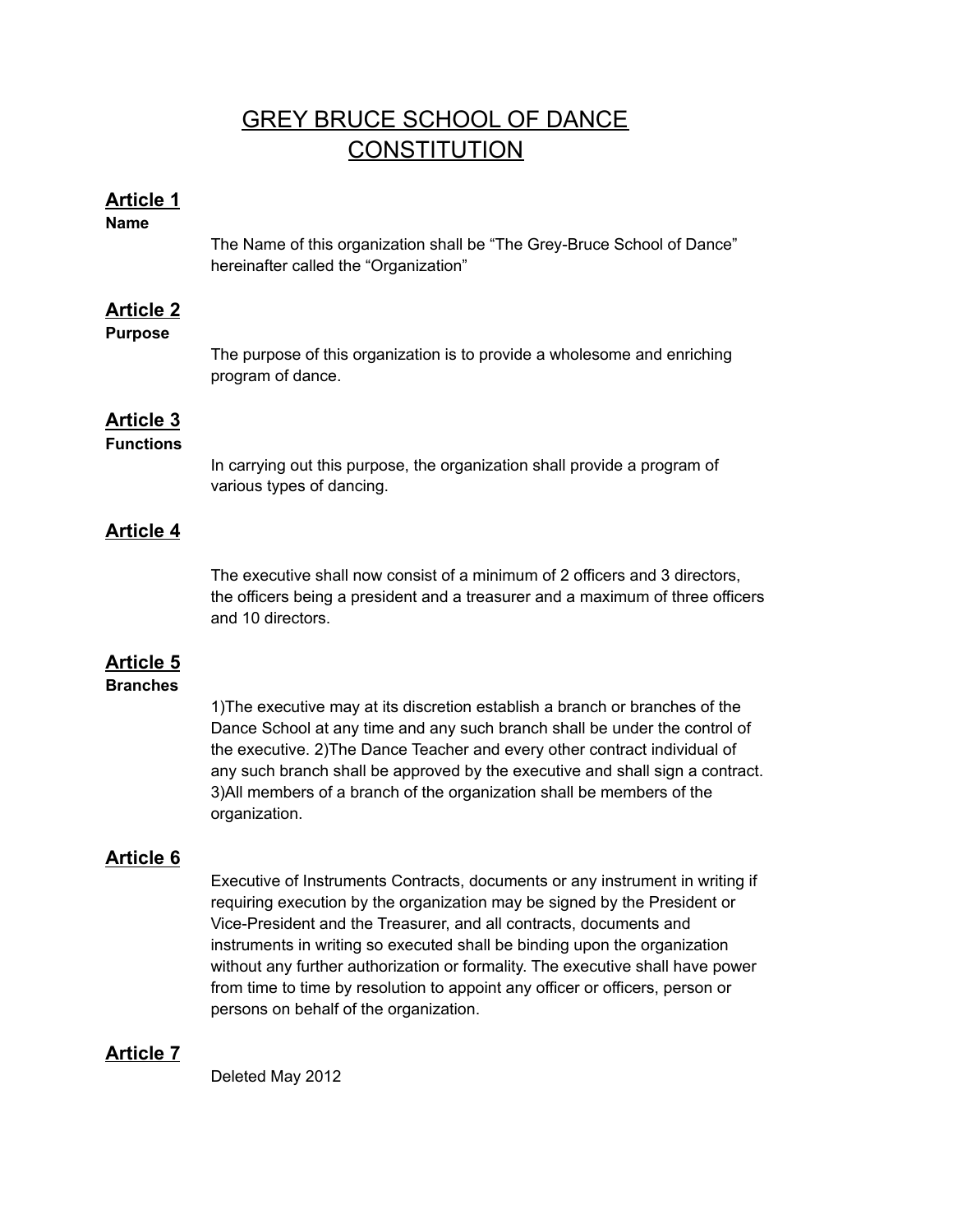#### **Article 8 Membership**

Membership shall be open to all individuals of either sex, regardless of race, creed or colour, upon payment of the required fees. The privilege of participating in any phase of the program of the organization shall be at the discretion of the executive.

### **Article 9**

#### **Quorum**

A quorum shall consist of 50% of the executive plus one.

## **Article 10**

#### **Annual Meeting**

1)Whereas in Article 10, the appointed secretary will inform all members one month in advance of the annual meeting. 2)Whereas in Article 10, notices of motions, constitution amendments and other matters for consideration at the annual meeting should be in writing and sent to the appointed secretary seven days in advance of the annual meeting. 3)Whereas in Article 10, members wishing to seek a position on the executive shall make this known at the annual meeting. If voting is required it will be by secret ballot.

## **Article 11**

#### **Term of Office**

All members of the executive shall serve in one office for a period of time that the executive is agreeable for that specific office and/or member.

## **Article 12**

#### **Duties of Officers**

1) The President is a member ex-officio of all committees. The President shall call meetings to handle urgent matters as required. She/he will sit on standing committees, and shall be empowered to call meetings of these committees at her/his own discretion. A regular monthly meeting date shall be set for the School of Dance executive to handle business matters. 1a) In the event no one comes forward to act as President, Co-Presidents may share the duties of that office. 2) The Vice-President shall perform such duties as are assigned by the President and substitute for the President as required. 3) The Treasurer shall pay all accounts upon approval by cheque, countersigned by the President or Vice President, shall submit regular financial statements and monthly statements to the executive. Shall be responsible for having an audit of the financial transactions prior to the final annual meeting and obtain copies of such audit for the organization. Financial books will be open upon request of members. The Treasurer shall be responsible for having an audit of the financial transactions following the completion of the dance season, and prior to the start of the new season by a bookkeeper, and will have the books audited every 3 years by an accountant.